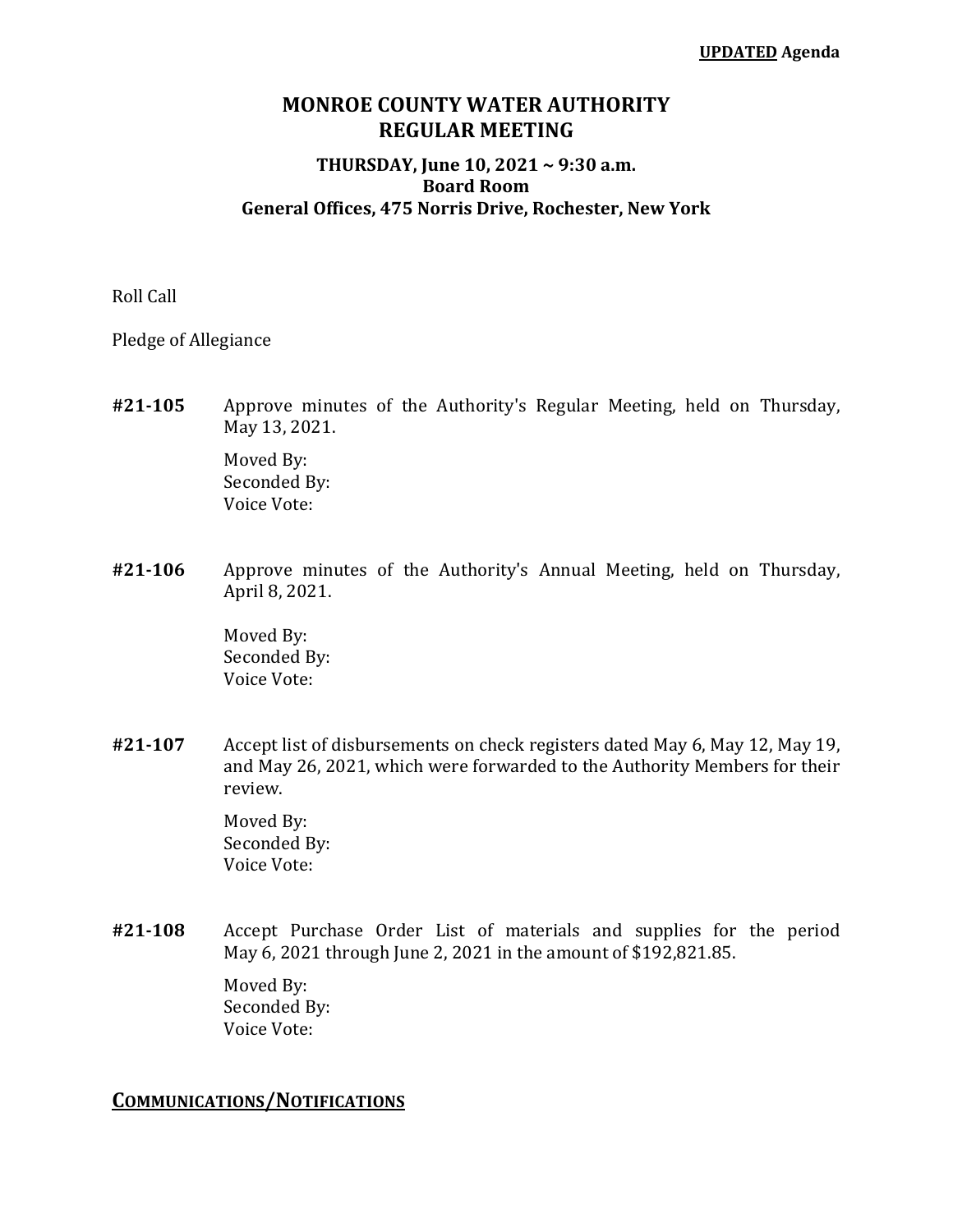## **#21‐109 RESOLUTION #21‐109 EXPRESSING APPRECIATION FOR YEARS OF SERVICE AND BEST WISHES OF THE MONROE COUNTY WATER AUTHORITY BOARD TO JOHN R. BECKER UPON HIS RETIREMENT**

*WHEREAS, John R. Becker, a longtime employee of the Water Authority, has retired as of May 31, 2021; and WHEREAS, John R. Becker is a highly skilled and knowledgeable 31 year veteran of the Water Authority; and WHEREAS, John R. Becker will be remembered for his dedicated service by his fellow employees and management of the Water Authority. NOW, THEREFORE, BE IT RESOLVED, MCWA extends its appreciation and best wishes for a happy, fulfilling retirement; and BE IT FURTHER RESOLVED, the Recording Secretary of the Board is hereby requested to forward a copy of this Resolution to John R. Becker, MCWA Retiree.*

Moved by: Seconded by: Roll Call Vote:

# **#21‐110 RESOLUTION #21‐110 EXPRESSING APPRECIATION FOR YEARS OF SERVICE AND BEST WISHES OF THE MONROE COUNTY WATER AUTHORITY BOARD TO TODD D. BLIDE UPON HIS RETIREMENT**

*WHEREAS, Todd D. Blide, a longtime employee of the Water Authority, has retired as of May 31, 2021; and WHEREAS, Todd D. Blide is a highly skilled and knowledgeable 22 year veteran of the Water Authority; and WHEREAS, Todd D. Blide will be remembered for his dedicated service by his fellow employees and management of the Water Authority.*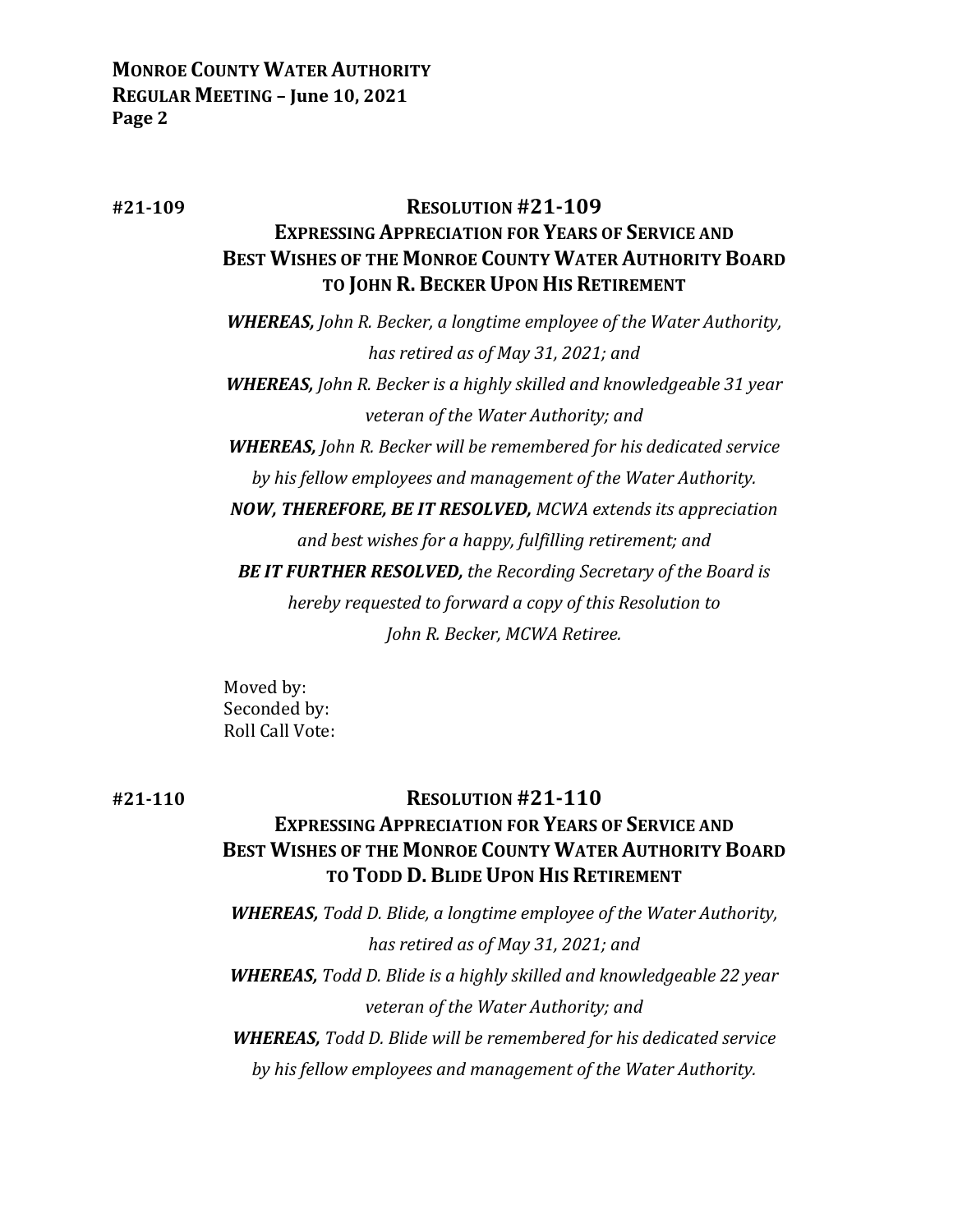*NOW, THEREFORE, BE IT RESOLVED, MCWA extends its appreciation and best wishes for a happy, fulfilling retirement; and BE IT FURTHER RESOLVED, the Recording Secretary of the Board is hereby requested to forward a copy of this Resolution to Todd D. Blide, MCWA Retiree.*

Moved by: Seconded by: Roll Call Vote:

**#21‐111** Confirm the following title change pending approval and pursuant to the Rules and Regulations of the Monroe County Civil Service Commission:

> Title Change of Joseph Harrell to Maintenance Mechanic II, effective June 7, 2021 at Salary Schedule 4, Group 4.

 Moved By: Seconded By: Roll Call Vote:

**#21‐112** Authorize the purchase of **one (1) Ford F‐250 XL Super Cab 4WD Pickup Truck with 6' 3/4" Box and Western Wide‐Out Snowplow** through the **New York State Office of General Services (OGS) Vehicle Marketplace (Mini‐ Bid) Group #40440, Award #23166, PC #68953,** from low responsive, responsible bidder, **Van Bortel Ford,** in the amount of \$41,872.30.

> Moved By: Seconded By: Roll Call Vote:

**#21‐113** Authorize the purchase of **one (1) Ford F‐250 XL Super Cab 4WD Pickup Truck with 6' 3/4" Standard Box** through the **New York State Office of General Services (OGS) Vehicle Marketplace (Mini‐Bid) Group #40440, Award #23166, PC #68953,** from low responsive, responsible bidder, **Van Bortel Ford,** in the amount of \$34,467.25.

> Moved By: Seconded By: Roll Call Vote: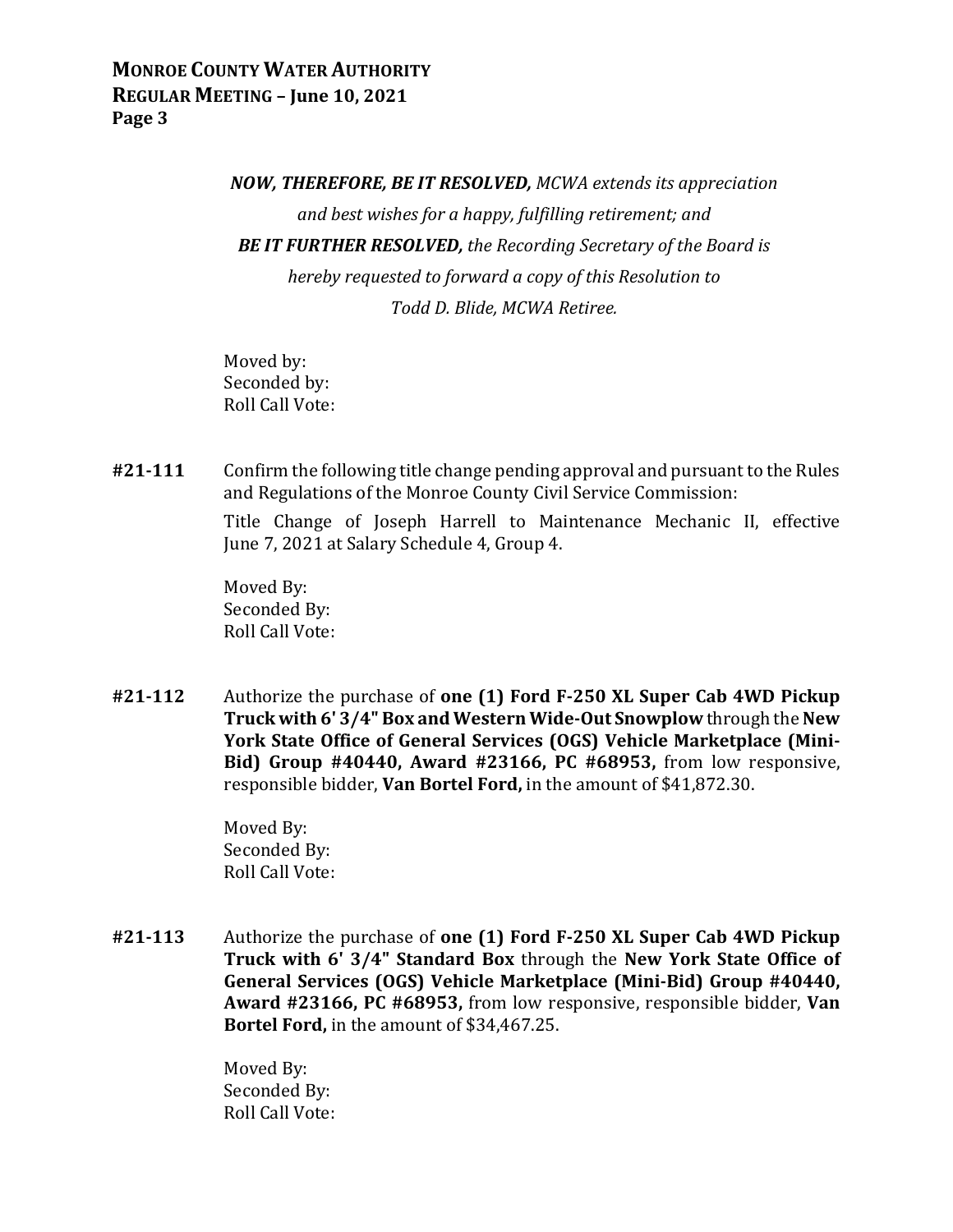**#21‐114** Authorize the purchase of **four (4) Ford F‐250 XL Super Cab 4WD Pickup Trucks with 6' 3/4" Standard Box** through the **New York State Office of General Services (OGS) Vehicle Marketplace (Mini‐Bid) Group #40440, Award #23166, PC #68953,** from low responsive, responsible bidder, **Van Bortel Ford,** in the amount of \$137,868.

> Moved By: Seconded By: Roll Call Vote:

**#21‐115** Authorize the purchase of **one (1) Ford F‐250 XL Super Cab 4WD Pickup Truck with 8' Box** through the **New York State Office of General Services (OGS) Vehicle Marketplace (Mini‐Bid) Group #40440, Award #23166, PC #68953,** from low responsive, responsible bidder, **Van Bortel Ford,** in the amount of \$34,653.72.

> Moved By: Seconded By: Roll Call Vote:

**#21‐116** Authorize the Executive Director to enter into a five-year Professional Services Agreement with **Occupational Safety Consultants, Inc.** for **Safety Training and Compliance** for an estimated annual amount of \$20,000.

> Moved By: Seconded By: Roll Call Vote:

**#21‐117** RESOLVED: That the following banks be, and they hereby are, **designated depositories** for Authority funds:

|                                       | Pittsburgh,         |
|---------------------------------------|---------------------|
| The Bank of New York Mellon (Trustee) | Pennsylvania        |
|                                       |                     |
| The Bank of New York Mellon           |                     |
| (Third Party Custodian for Key Bank)  | New York, New York  |
|                                       |                     |
| The Bank of New York Mellon           |                     |
| (Third Party Custodian for M&T Bank)  | New York, New York  |
|                                       |                     |
| M & T Bank                            | Rochester, New York |
|                                       |                     |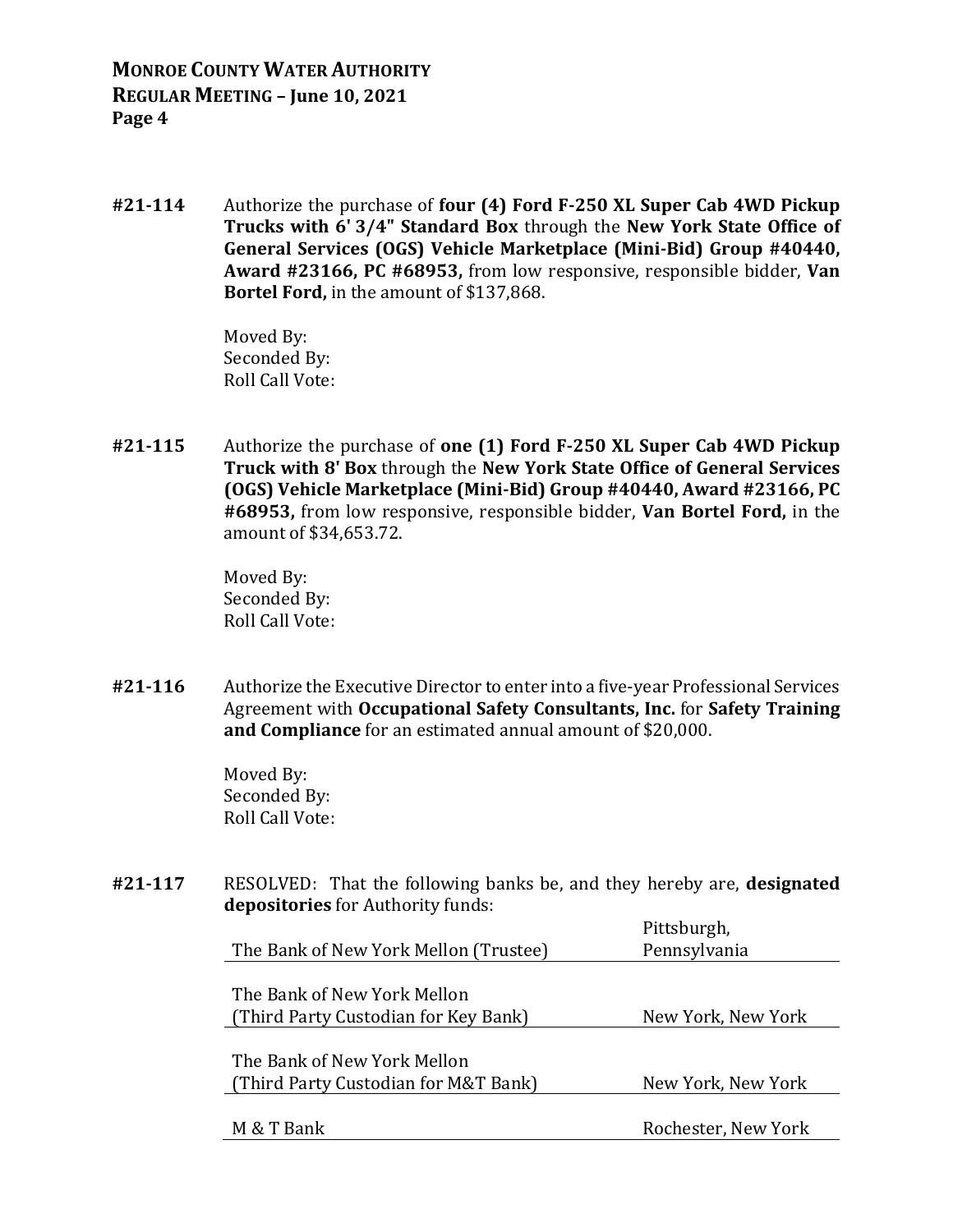Key Bank **Albany, New York** 

JP Morgan Chase Bank Rochester, New York

 Moved **to Take from Table** By: Seconded By: Roll Call Vote

### **And thereafter**:

Moved By: Seconded By: Roll Call Vote:

**#21‐118** RESOLVED: In connection with both the re-appointment of **M & T Bank** as a designated depository bank pursuant to the foregoing resolution #21-117, and a request from M & T Bank to modify the Authority's treasury management procedures and authorizations, the Authority adopts the resolutions set forth in the "RESOLVED" paragraphs numbered 1-10 on Attachment "A" hereto.

> Moved **to Take from Table** By: Seconded By: Roll Call Vote:

### **And thereafter:**

 Moved By: Seconded By: Roll Call Vote:

**#21‐119** RESOLVED: In connection with both the re-appointment of **Key Bank** as a designated depository bank pursuant to the foregoing resolution #21-117 and a request from Key Bank to modify the Authority's treasury management procedures and authorizations, the Authority adopts the resolutions set forth in the "RESOLVED" paragraphs numbered 1-11 on Attachment "A" hereto.

> Moved **to Take from Table** By: Seconded By: Roll Call Vote: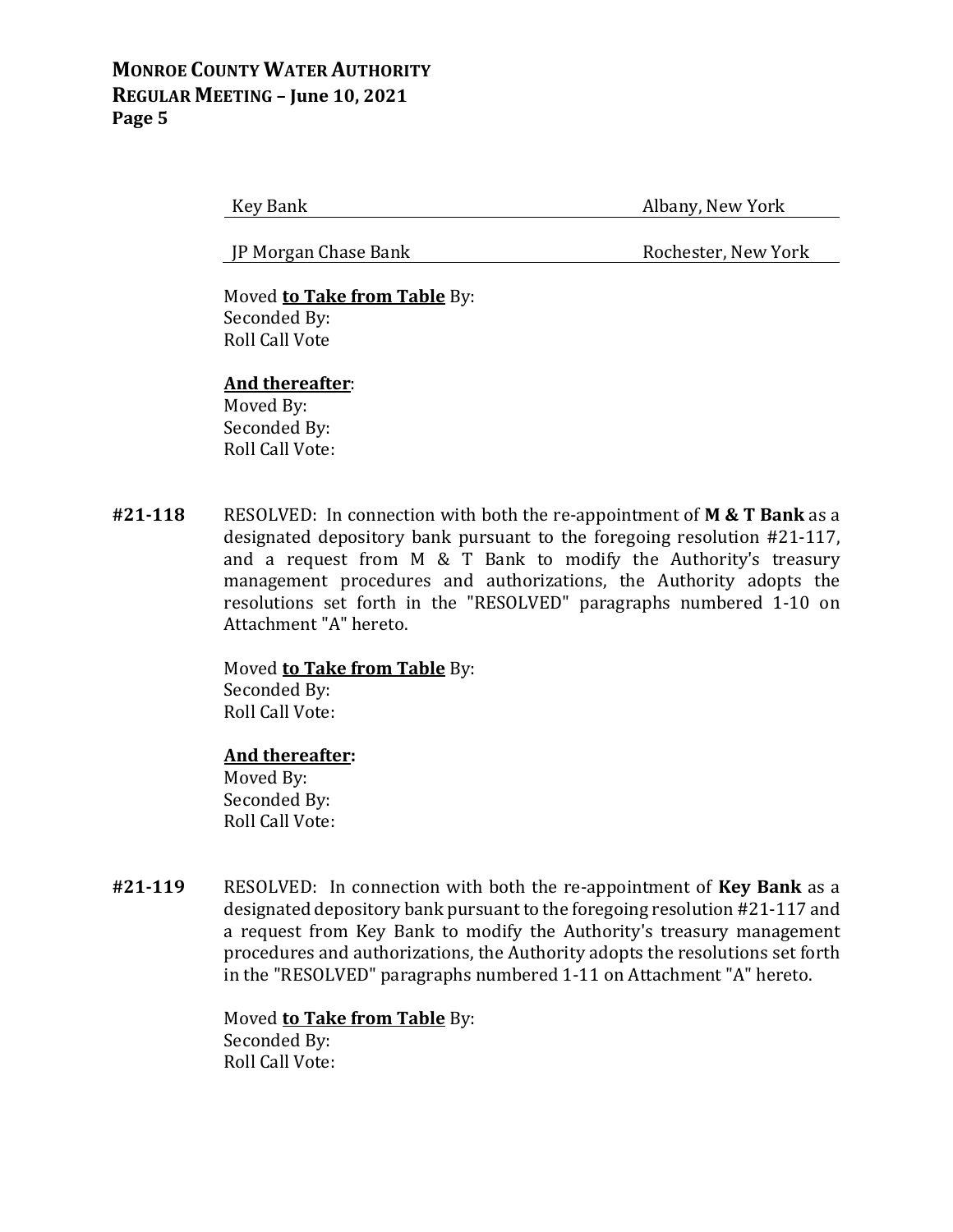#### **And thereafter:**

 Moved By: Seconded By: Roll Call Vote:

**#21‐120** RESOLVED: In connection with both the re-appointment of **JP Morgan Chase Bank** as a designated depository bank pursuant to the foregoing resolution #21-117 and a request from JP Morgan Chase Bank, NA and its affiliates to modify the Authority's treasury management authorizations, the Authority adopts the resolutions set forth in the paragraphs entitled "RESOLVED" on Attachment "A" hereto.

#### Moved **to Take from Table** By:

 Seconded By: Roll Call Vote:

#### **And thereafter:**

 Moved By: Seconded By: Roll Call Vote:

**#21‐121** Approve the proposal as submitted by **M & T Insurance Agency, Inc.** for **renewals of Excess Liability Insurance Coverage** policies for an estimated cost of \$100,000. The term for insurance coverage is July 1, 2021 through June 30, 2022.

> Moved By: Seconded By: Roll Call Vote:

**#21‐122** Authorize the award of a unit price contract for **Medium Voltage Electrical Equipment Preventive Maintenance and Repair Services** to the low responsive, responsible bidder, **O'Connell Electric Company, Inc.,** for the bid amount of \$39,442.40. This contract is for an initial one year term, renewable for up to four (4) additional one-year terms upon mutual consent and with a maximum price escalation of 3% per year of extension. The bid amount is based on estimated quantities.

> Moved By: Seconded By: Roll Call Vote: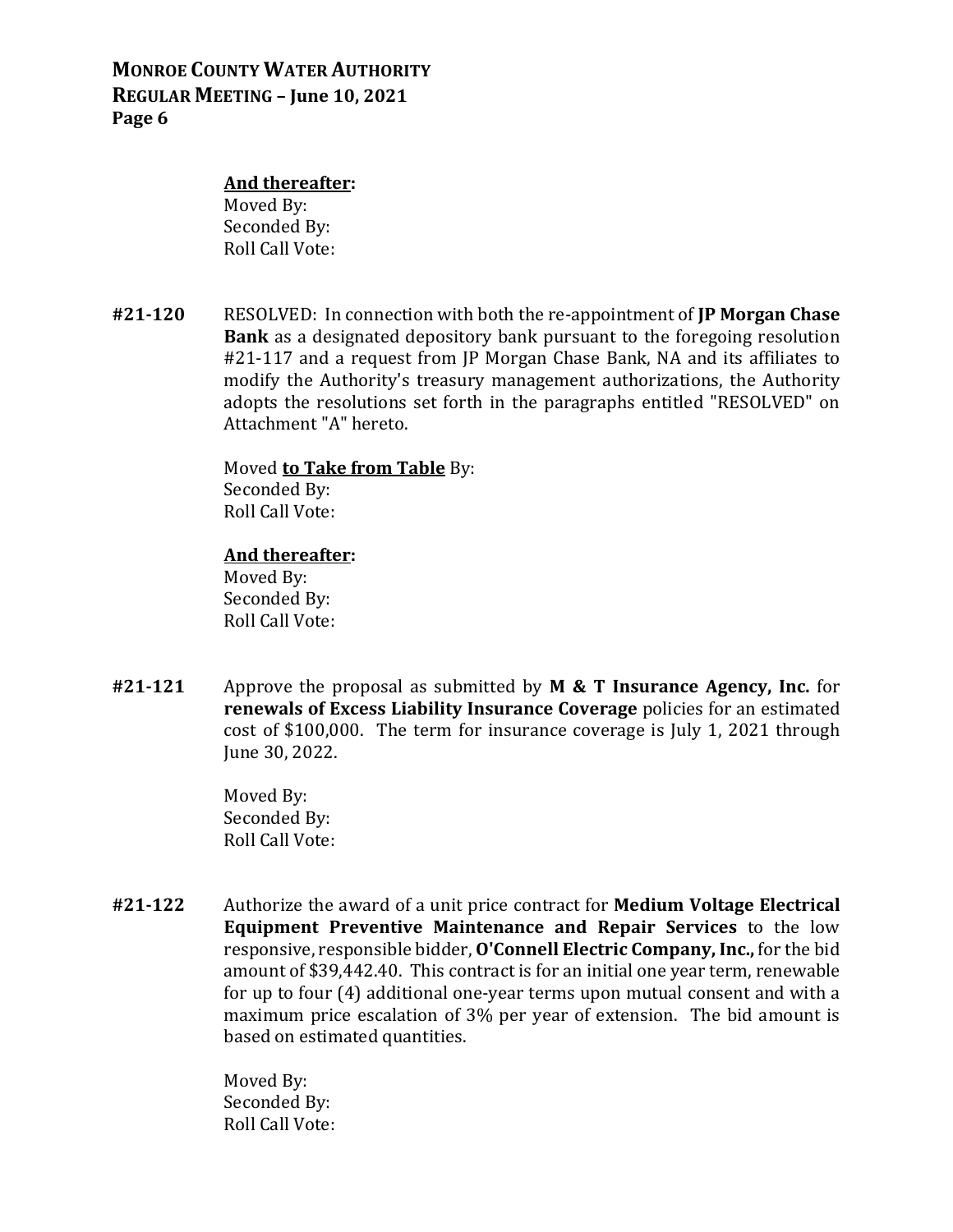**#21‐123** Authorize the renewal of **annual contracts for existing Oracle licenses and maintenance** from **Mythics, Inc.,** under **New York State Office of General Services Contract – Group #73600 Award #22802, Lot 1, Contract #PM20940** for an estimated total cost of \$19,849.

> Moved By: Seconded By: Roll Call Vote:

### **GOVERNANCE COMMITTEE REPORT**

**#21‐124** Upon recommendation of the Monroe County Water Authority's Governance Committee, the Board hereby re-adopts the **Policy Regarding Service Awards Program,** as presented.

> Moved By: Seconded By: Roll Call Vote:

**#21‐125** Upon recommendation of the Monroe County Water Authority's Governance Committee, the Board hereby re-adopts the **Food Expenditure and Reimbursement Policy,** as presented.

> Moved By: Seconded By: Roll Call Vote:

**#21‐126** Upon recommendation of the Monroe County Water Authority's Governance Committee, the Board hereby re-adopts the **Policy Regarding Acquisition and Assignment of Mobile Communications Devices,** as presented.

> Moved By: Seconded By: Roll Call Vote:

**#21‐127** Upon recommendation of the Monroe County Water Authority's Governance Committee, the Board hereby re-adopts the **Travel & Expense Reimbursement Policy,** as presented.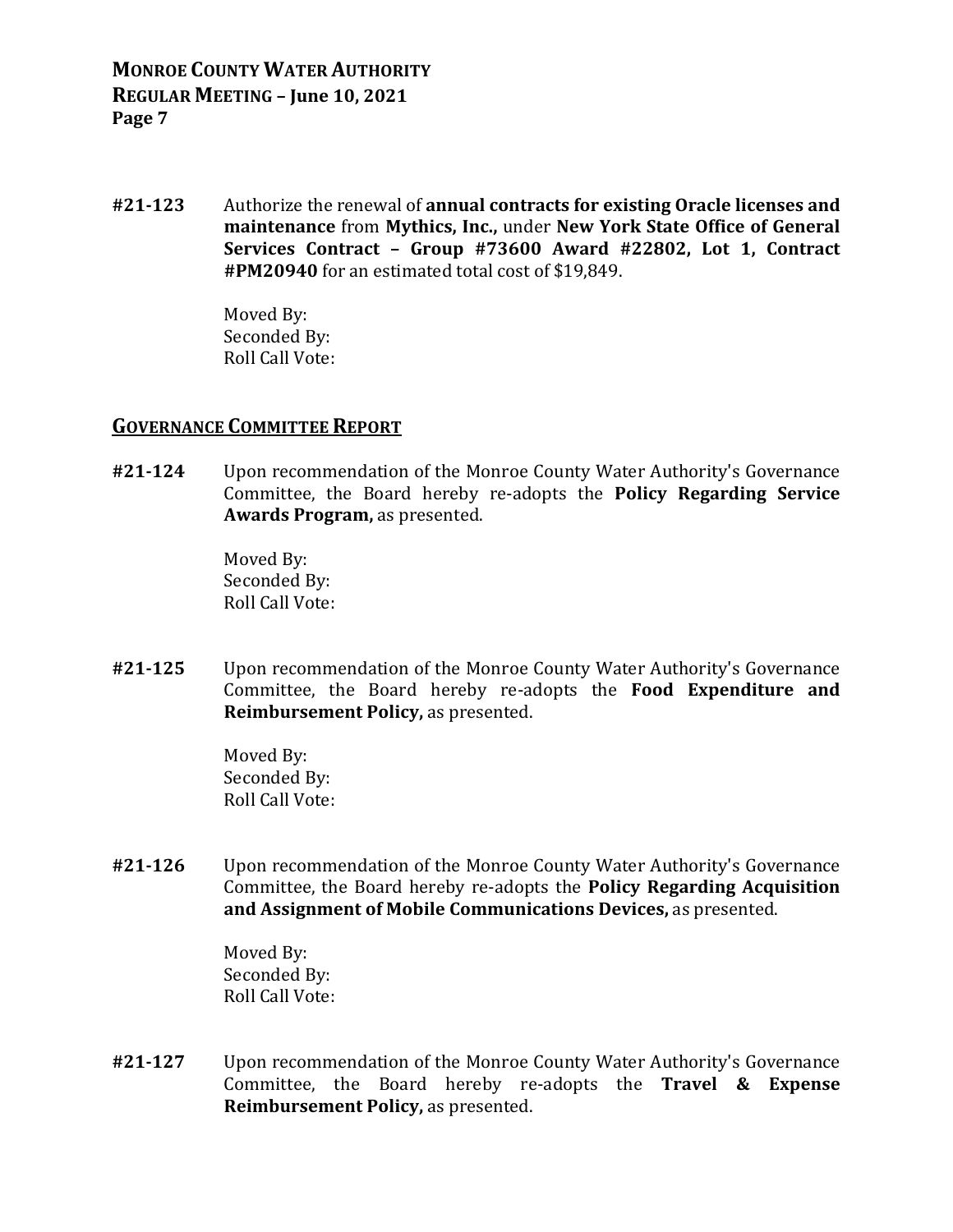Moved By: Seconded By: Roll Call Vote:

**#21‐128** Upon recommendation of the Monroe County Water Authority's Governance Committee, the Board hereby re-adopts the **Policy Regarding Time and Attendance for Executive Staff,** as presented.

> Moved By: Seconded By: Roll Call Vote:

**#21‐129** Upon recommendation of the Monroe County Water Authority's Governance Committee, the Board hereby re-adopts the **Policy Regarding Compensation and Reimbursement for Executive Staff,** as presented.

> Moved By: Seconded By: Roll Call Vote:

**#21‐130** Upon recommendation of the Monroe County Water Authority's Governance Committee, the Board hereby re-adopts the **Policy Regarding Time and Attendance for Management Employees,** as presented.

> Moved By: Seconded By: Roll Call Vote:

**#21‐131** Upon recommendation of the Monroe County Water Authority's Governance Committee, the Board hereby re-adopts the **Policy Regarding Compensation and Reimbursement for Management Employees,** as presented.

> Moved By: Seconded By: Roll Call Vote:

**#21‐132** Upon recommendation of the Monroe County Water Authority's Governance Committee, the Board hereby re-adopts the **Whistleblower Policy,** as presented.